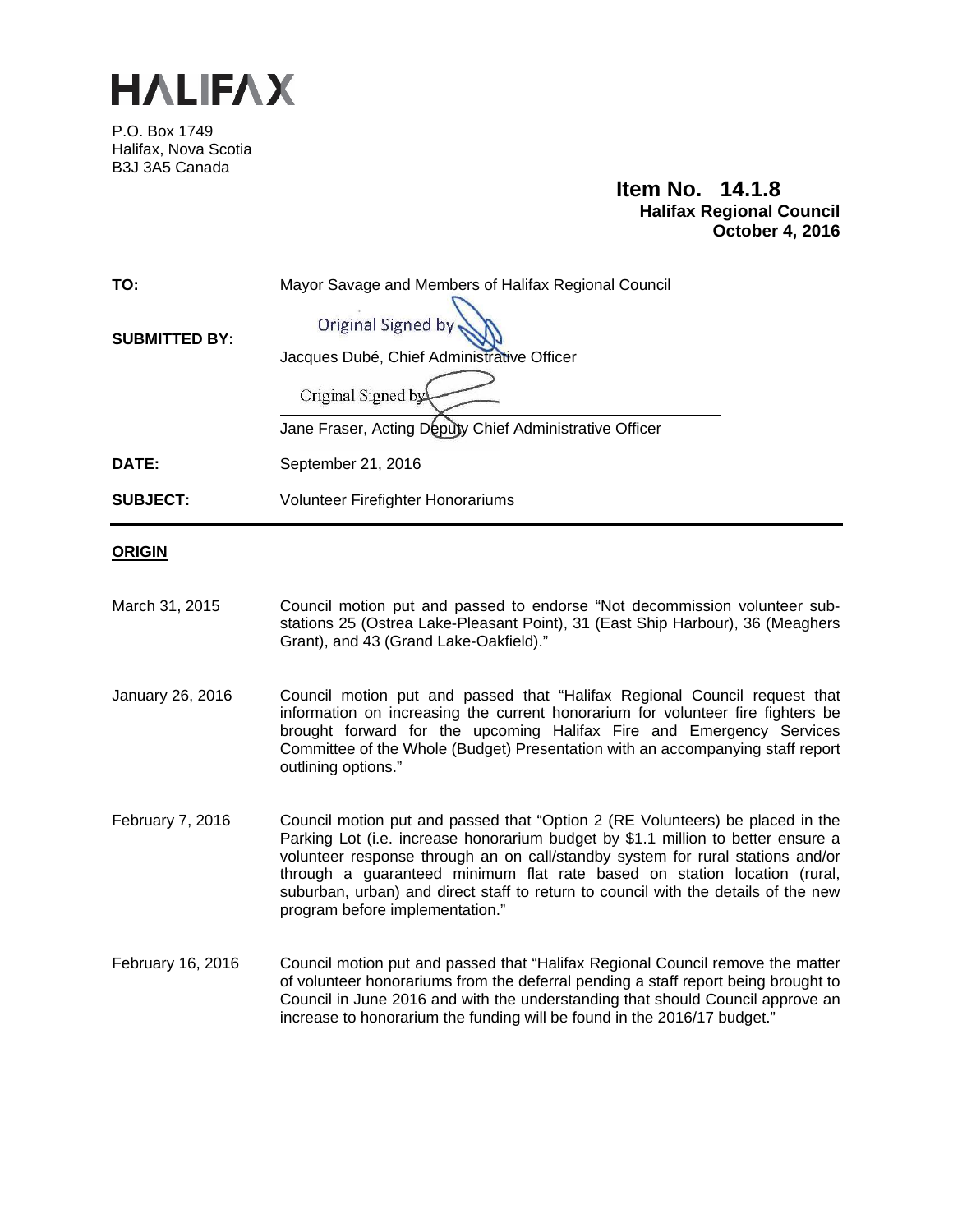# **LEGISLATIVE AUTHORITY**

**Halifax Regional Municipality Charter 2008, c. 39 Section 35(2)(b)** the Chief Administrative Officer may appoint, suspend and remove all employees of the Municipality, with power to further delegate this authority;

**Administrative Order 24 Respecting Fire & Emergency Service in Halifax Regional Municipality,** Section 1(5)(2) The Chief Officer may appoint to the Fire Service any person qualified under subsection (1) when a vacancy occurs through the death, retirement, resignation or discharge of a member with the result that the complement of the Fire Service is below the staff complement approved by Council or where the Council increases the staff complement of the Fire Service.

# **RECOMMENDATION**

It is recommended that Halifax Regional Council:

- (1) Approve an increase to volunteer firefighter honorarium of \$570,000 in 2016/2017 and that the full amount of \$1.14 million be added to the honorarium in subsequent years and;
- (2) Approve a withdrawal of \$570,000 from the General Contingency Reserve, Q421 to fund the increase to the volunteer firefighter honorariums in 16/17.

# **BACKGROUND**

Volunteer firefighters are crucial to the continued viability of Halifax Regional Municipality's (HRM) fire service. Halifax Regional Fire & Emergency (HRFE) strongly relies on its volunteer members to help meet the community's need for timely and effective emergency response. The reality is that without an active volunteer component, many areas of our municipality would not have fire protection. Volunteer firefighters provide over \$10 million worth of service to our community when their in-service participation hours are calculated at current IAFF rates.

As with other jurisdictions the number of volunteer firefighters in HRM has been decreasing over time. In HRM's case we have seen a significant reduction in the last decade. Currently our records indicated HRFE has roughly 525 volunteer members. The volunteer pool size is specific to each station. While some volunteer stations (in more populated areas) have a very healthy and active volunteer membership, unfortunately others do not. Our most challenging areas for attracting and retaining active volunteers continues to be along the Eastern Shore, up the Musquodoboit Valley and Black Point; encompassing a total of 11 stations and their corresponding communities.

The reasons for the decline in volunteer numbers include:

- A declining volunteerism trend across North America
- An ageing demographic
- More demands of people's time
- More stringent fire training requirements
- Active volunteers may work far from their stations
- Population shifts from rural and suburban communities to the urban core.

In 2013, five volunteer substations were decommissioned due to inadequate numbers of volunteers. In 2015, HRFE recommended decommissioning four more substations for the same reason. This was not supported by Regional Council. Instead, Regional Council expressed a desire to positively impact the volunteers. During the 2016/17 budget deliberations, Regional Council requested information on increasing the honorarium for volunteer firefighters with the goal to attract and retain volunteer firefighters in the rural areas of our community.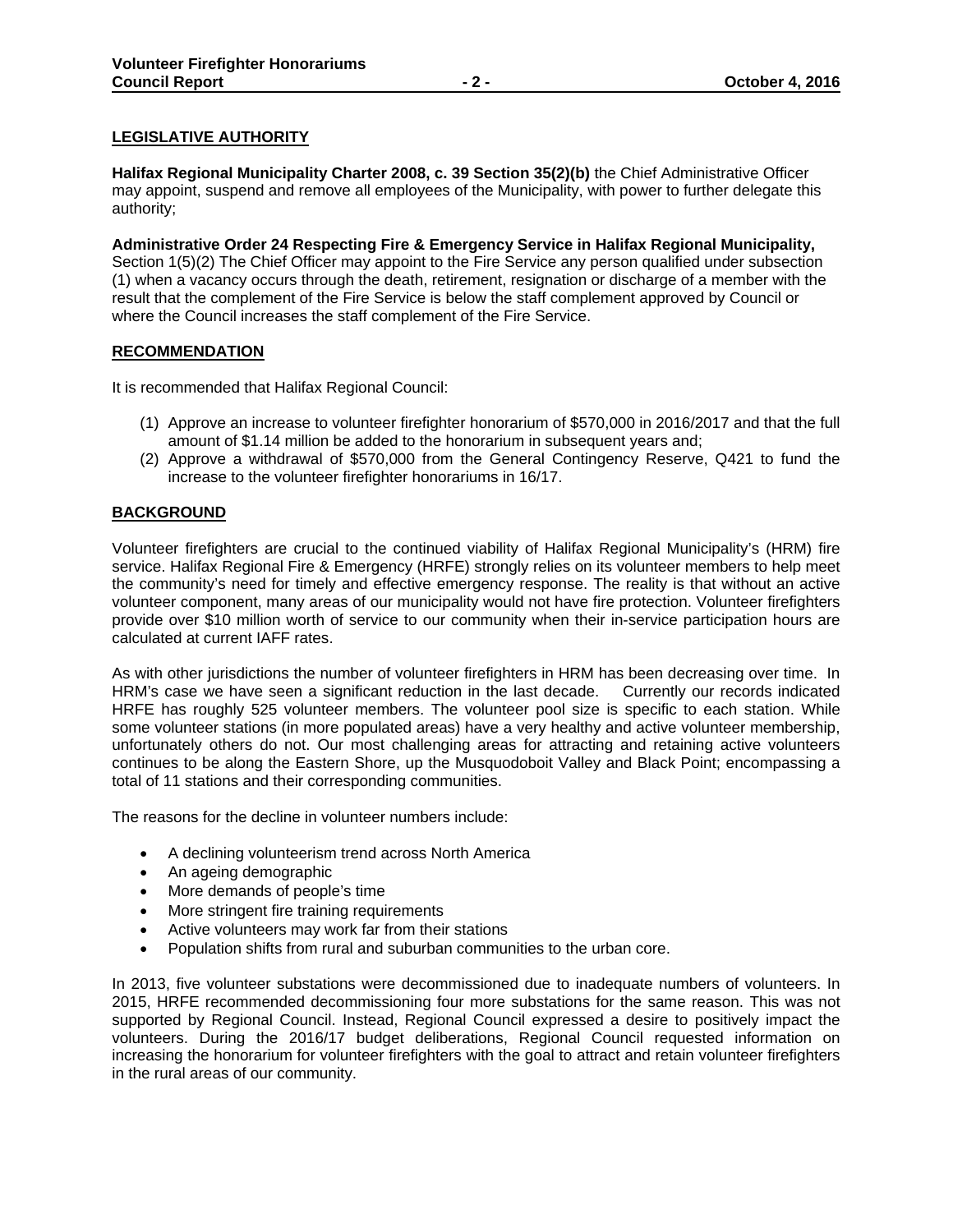# **DISCUSSION**

Volunteer firefighters are compensated for expenses via a honorarium based on participation at training events and response to emergency incidents. In 2015, a honorarium point was worth about \$16. The total honorarium budget is \$1,904,300 with the average member receiving \$2,950. In addition, HRM provides injury/life insurance coverage to our volunteer firefighters with optional benefits at the cost of the volunteers and their families. Officers receive a stipend to recognize the additional services (administrative and leadership) they provide.

Pursuant to the *Motor Vehicle Act*, a volunteer with a minimum 20% participation can claim exemption from the vehicle registration fee. Canada Revenue and Taxation (CRA) allows for a volunteer to claim a \$3,000 tax credit if they complete a minimum of 200 hours of service; Provincially, the volunteer firefighters tax credit reduces an applicant's personal income taxes by \$500 if they served a minimum of six months with a minimum 20% participation rate and only received a reasonable reimbursement for expenses. Only one of these tax credits can be claimed. Changes to the honorarium program proposed in this report may affect the ability of a volunteer to claim the Provincial tax credit. However, we do not anticipate this will be a problem.

During the development of proposed revisions to the volunteer firefighter honorarium, HRFE conducted an industry best practice review with seven composite (career and volunteer) departments; six across Canada and one in the United Kingdom, and consulted with volunteer station chiefs (officer in charge of a volunteer fire station) across HRM.

From the review, the findings show that increased compensation positively influences volunteer recruitment and retention. Examples of what other jurisdictions currently have in place include:

St. John's Regional Fire Department, Newfoundland

Volunteers receive a lump sum honorarium payment

Leduc County Fire Services, Alberta

On-call firefighters receive hourly pay based on type of duty and rank

Ottawa Fire Services

 Volunteers receive hourly-based remuneration based on a classification system (probationary, firefighter levels  $1 - 4$ ; captains and lieutenants receive an additional honorarium twice per year).

Hamilton Fire Department

- Volunteer firefighters are unionized (Christian Labour Association of Canada CLAC)
- On-call firefighters receive hourly pay based on rank

Grand Prairie Regional Fire Service, Alberta

- Paid on-call firefighters receive an hourly wage based on rank and class
- Rural firefighters are eligible to claim a \$3000 CRA tax credit, urban volunteers are not eligible for the tax credit.

Sudbury Fire Services, Ontario

- Volunteers receive a hourly-based honorarium
- Upon completion of the probationary period, members receive a one-time lump sum of \$500.

Essex County Fire & Rescue Service, United Kingdom

- Paid on-call firefighters receive hourly pay based on rank
- Also paid an annual retainer of approximately £2000

HRFE Management engaged volunteer chiefs at Board of Chiefs Meetings (station chiefs in each division meet monthly), at an All Chiefs Meeting (all station chiefs across HRM meet bi-annually) and through the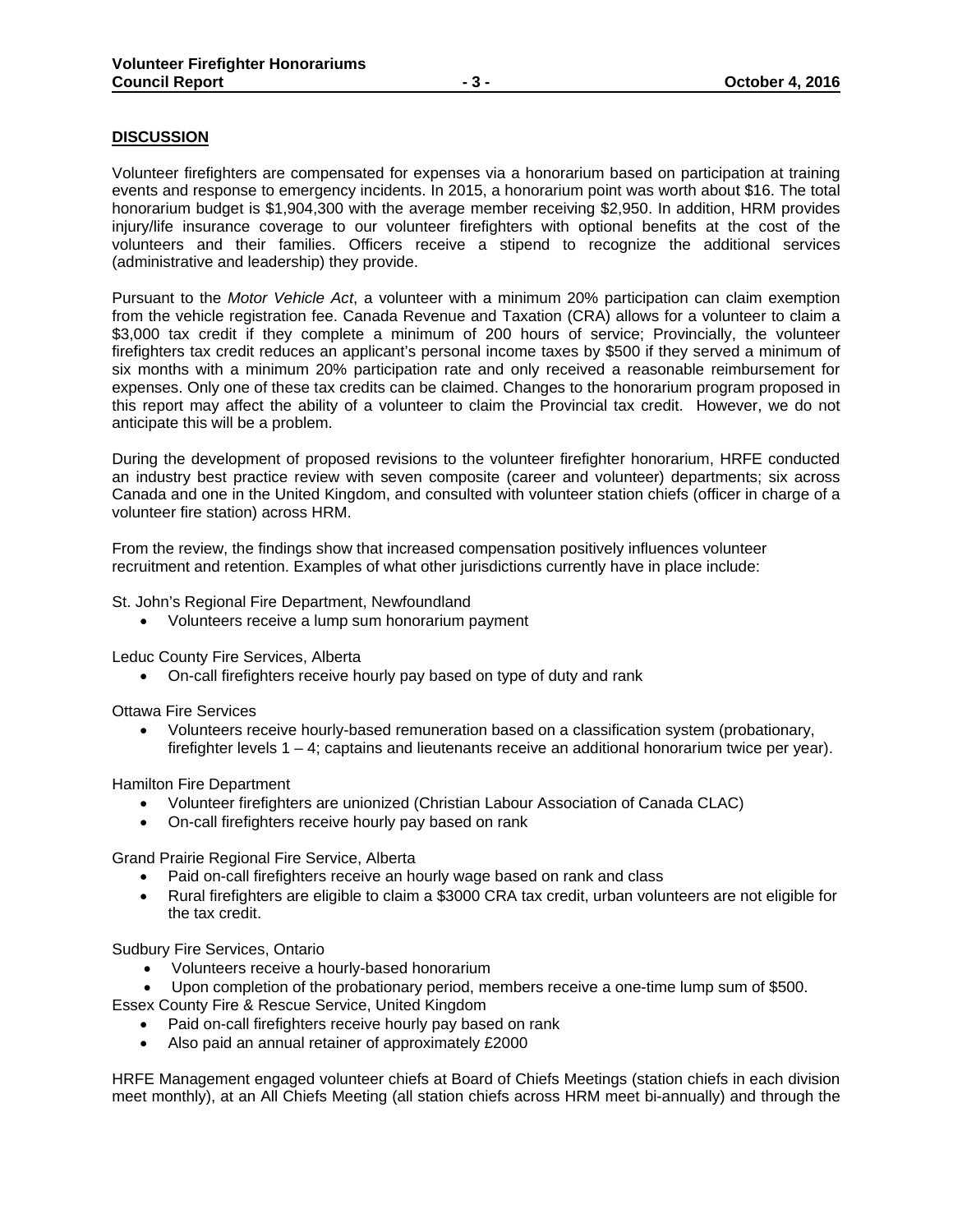Volunteer Firefighters Council (representatives from all ranks and divisions identify issues and provide advice to the Fire Chief).

Based on the findings from the best practice review and discussions with volunteer stations chiefs, the following table summarizes the intended purpose of the additional expenditure:

| Proposed Expenditure of Funds                          | Intended Outcome                                   |
|--------------------------------------------------------|----------------------------------------------------|
| Increase the honorarium fund to raise the value of     | Attract new volunteers; increase participation of  |
| honorarium points; increasing compensation for         | existing volunteers; reduce the turnover of        |
| services provided.                                     | volunteers.                                        |
| Increase the officer stipend fund.                     | Entice volunteers to purse leadership positions    |
|                                                        | and assume the extra responsibilities of an        |
|                                                        | officer; retain experienced officers.              |
| Create a fund to recognize the ongoing recertification | Recognize the extra hours required to attain       |
| efforts of our members in our Blue Card command        | certification; prepare more volunteers for         |
| and control system.                                    | fireground operations; retain these highly trained |
|                                                        | members.                                           |
| Increase funding for volunteer recruitment strategies  | Provide a more consistent approach to              |
| specifically for equipment, messaging, advertising     | recruitment; increase the number of volunteers     |
| etc.                                                   | recruited.                                         |
| Create a new position within the volunteer service to  | Reduce the administrative burden for volunteer     |
| coordinate and work with the station chiefs.           | stations chiefs; retain experienced officers.      |
| Provide funding to help volunteer firefighters gain    | Recruitment; retention; service enhancement.       |
| Professional Qualifications through the Nova scotia    |                                                    |
| Professional Qualifications Board.                     |                                                    |
| Pay the honorariums quarterly instead on annually      | Recruitment; retention by allowing volunteers to   |
| as we do now.                                          | better budget their compensation.                  |
| Create a call/standby system in our most vulnerable    | Risk mitigation and service enhancement by         |
| areas (Station 26 - Oyster Pond, Station 28 - Sheet    | providing a guaranteed response in these areas.    |
| Harbour, Station 29 - Moser River, Station 30 -        |                                                    |
| Tangier, Station 33 - Three Harbours, Station 35 -     |                                                    |
| Cooks Brook, Station 36 - Meagher's Grant, Station     |                                                    |
| 38 - Middle Musquodobit, Station 39 - Upper            |                                                    |
| Musquodobit, Station 40 - Dutch Settlement, Station    |                                                    |
| 55 - Seabright, and Station 56 - Black Point.          |                                                    |

Based on our extensive consultation with our current volunteer members and our research on what other jurisdictions do, HRFE is confident that HRM will benefit from an increased number of new volunteer recruit firefighters, and increased participation and retention rates.

HRFE will measure the effectiveness of these initiatives through the tracking the number of new members, the number of emergency calls and training sessions attended, and by the number of people who leave the service on an annual basis. Our proposal will see stipends/honorariums paid out quarterly as opposed to annually so we will be able to review it much more often than we have in the past.

HRFE will report back to Regional Council on the success of these initiatives via an update in the annual budget and business plan report and presentation.